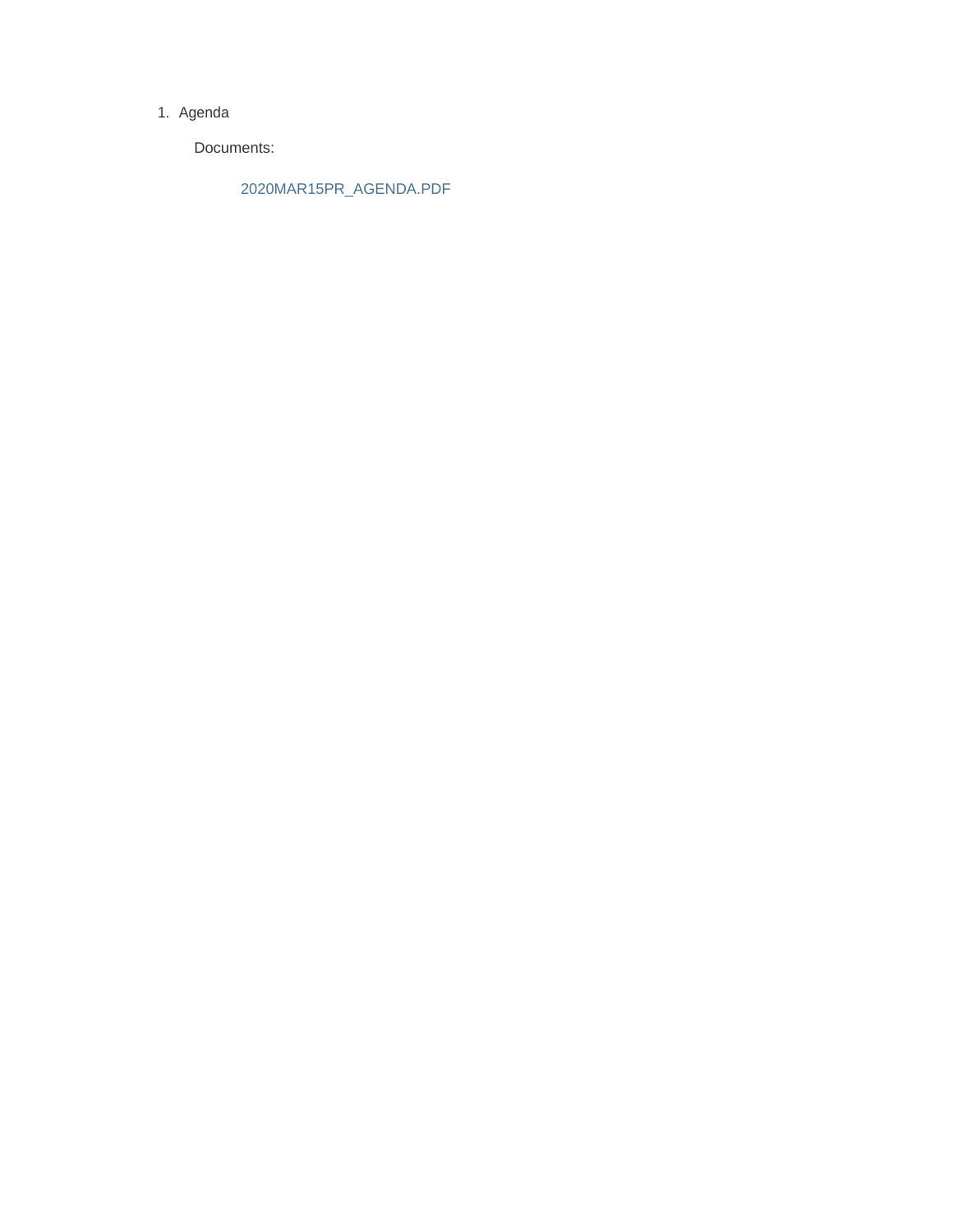### **FAIRBANKS NORTH STAR BOROUGH PARKS AND RECREATION ADVISORY COMMISSION MEETING AGENDA**

**THIS MEETING WILL BE HELD VIA ZOOM** HOSTED FROM THE MONA LISA DREXLER ASSEMBLY CHAMBERS AT THE JUANITA HELMS ADMINISTRATION CENTER 907 TERMINAL STREET, FAIRBANKS, ALASKA

### **March 15, 2021 at 5:00 pm**

Please use the link below to join the webinar: https://fnsb-gov.zoomgov.com/j/1608342046

Or Dial (Toll Free) 833 568 8864 Webinar ID: 160 834 2046

### **A. CALL TO ORDER AND ROLL CALL**

#### **B. MESSAGES**

- 1. Communications to the Economic Development Commission
- 2. Citizen's Comments limited to three (3) minutes
	- a. Agenda items not scheduled for public hearing
	- b. Items other than those appearing on the agenda
- 3. Disclosure & Statement of Conflict of Interest

### **C. APPROVAL OF AGENDA AND CONSENT AGENDA**

Approval of consent agenda passes all routine items indicated by asterisk (\*) on agenda. Consent agenda items are not considered separately unless any Commission member or citizen so requests. In the event of such request, the item is returned to the general agenda.

### **D. \*MINUTES**

1. **\***Minutes from February 24, 2020

### **E. NEW BUSINESS**

- 1. Election of Officers (Chair & Vice Chair)
- 2. Carlson Center Management Plan
- 3. Smoking & Vaping Park Restrictions
- 4. Reports
	- a. Staff Reports
		- 1. Parks & Recreation Division Manager Updates
		- 2. FY 2021/22 Budget